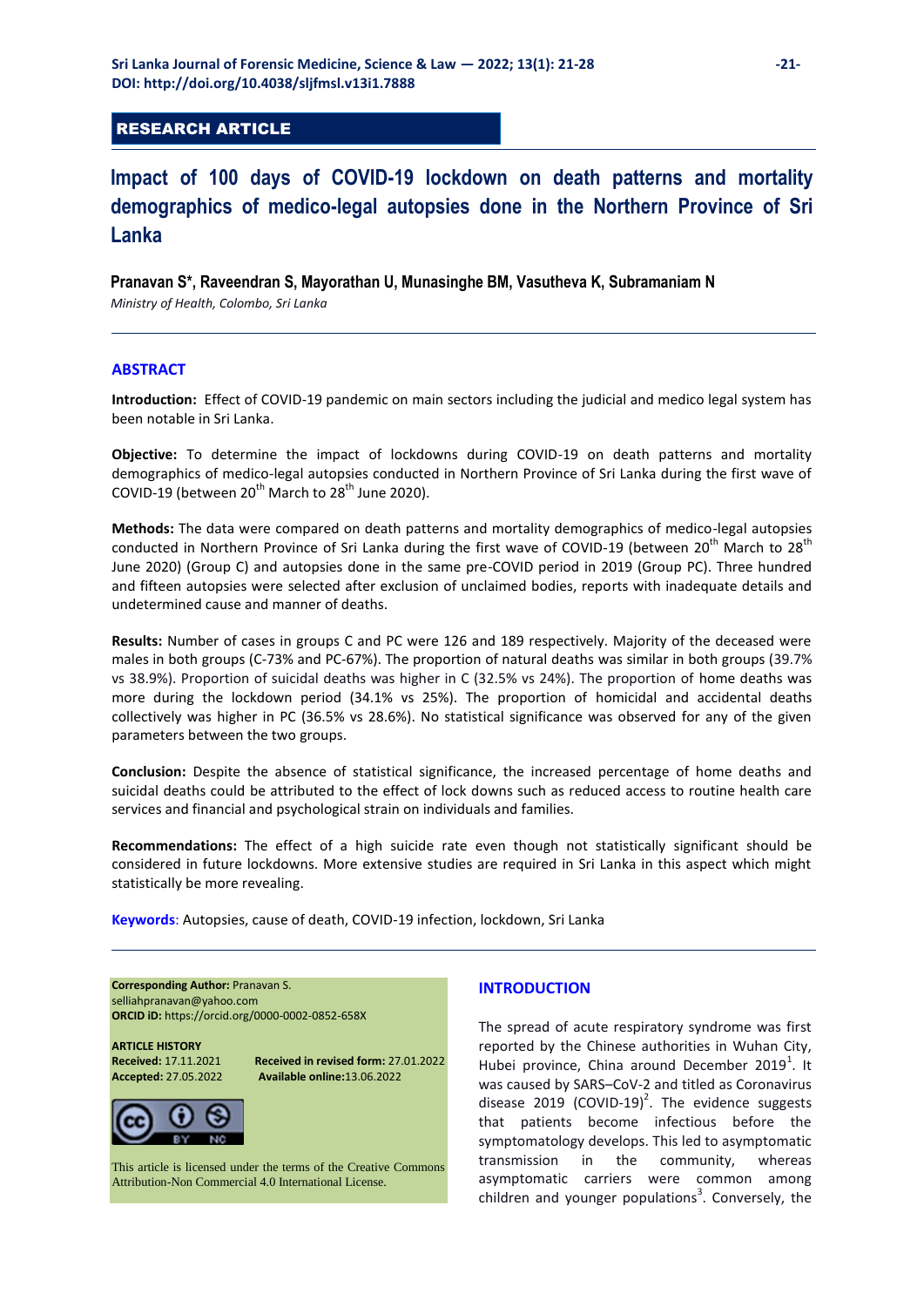disease severity and risk of death have been higher in the elderly population and people with comorbidities, regardless of the age<sup>4</sup>.

There were several methods proposed and implemented to control the transmission of the virus in the community. These included social distancing, generalized lockdowns, and controlled movement of individuals, closing businesses, and travel restrictions<sup>5,6,7</sup>. The first patient with COVID-19 was detected in Sri Lanka on  $27<sup>th</sup>$  January 2020<sup>8</sup>. Later, government implemented curfews, lockdowns, inter-district travel restrictions during the first wave of COVID-19 spread from  $20<sup>th</sup>$  March to 28<sup>th</sup> June<sup>9</sup>. Initially, a blanket curfew was implemented but later it was restricted to night time only.

Generalized lockdowns have serious negative effects, including psychological consequences in societies, especially in vulnerable groups. Most of the affected people belong to low socio-economic classes, migrant workers, the homeless, and refugees $^{10}$ . Impaired health care delivery to the public including routine services, increase in substance abuse and domestic violence, unhealthy lifestyle and dietary habits, loneliness and impaired cognitive functions are some of the direct detrimental consequences of lockdown $^{11}$ . Few reports were available in the literature on the impact of COVID-19 on medico-legal work. In a study done in Italy, during the first two months of the pandemic, it was reported that medico-legal autopsies were drastically reduced, but a considerable number of domestic violence cases were reported $^{12}$ . An autopsy study conducted in Greece revealed a reduced incidence of deaths from road traffic accidents and homicides, with no change in deaths following myocardial infarctions<sup>13</sup>. Up to date, there is no published data on the impact of COVID-19 on medico-legal autopsies in the Sri Lankan population. This study aims to describe and compare the types of autopsies performed during restrictions imposed in the first wave in 2020 with the same during 2019 pre-COVID period, in the Northern Province of Sri Lanka.

#### **OBJECTIVES**

To determine the impact of lockdown and restrictions following COVID-19 on death patterns and mortality demographics of medico-legal autopsies which were conducted in the Northern Province of Sri Lanka during 20th March to 28th June 2020 and to compare with the data of the same period in 2019.

#### **METHODS**

This was a cross-sectional descriptive study conducted in a retrospective observational manner. Data collection was done between 20<sup>th</sup> March and  $28<sup>th</sup>$  June 2019(pre-COVID era) and same period of 2020 (COVID era) in the Forensic unit of the Teaching Hospital, Jaffna. Ethical clearance was obtained from the Ethics Review Committee of the Teaching Hospital, Jaffna. Medico-legal autopsies of unnatural deaths (accidents, suicides, and homicides) and natural deaths were studied. A total of 315 autopsies, with 189 in 2019 pre COVID-19 period and 126 cases in 2020, lockdown period were included in this study.

Information related to autopsies including medical history, place of death, cause of death and manner of death were obtained from completed post mortem reports, inquest reports prepared by inquirer into sudden death and police investigations reports. Anonymity was maintained at all times, denoting each case by a serial number.

Jurisdiction of the unit included the entire Jaffna peninsula and the only place where natural, accidental and complicated autopsies were performed by a board certified Forensic Pathologist. All cases are referred by the Magistrate and Inquirer into Sudden Deaths (ISD) to the Forensic Pathologist. A hospital death was defined as a death occurring in hospital after admission. In addition, deaths due to natural causes were defined as unexpected deaths while suicides, homicides and deaths following accidents were defined as violent deaths. Reports of unclaimed bodies, those with inadequate details, undetermined cause and manner of deaths following autopsy were excluded from this study. The cases which were still under investigation were similarly excluded for analytical purposes. Though assistance from two medico-legally trained doctors had been sought for collecting historical, clinical and autopsy data, reconfirmation and interpretation of such details were done by the investigators themselves. Total of 355 autopsies were selected for the study and later exclusions were made. Raw data collected on spread sheets were shifted to an electronic format. Data were coded and entered in Microsoft excel worksheets and analyzed by Statistical Package for Social Sciences (SPSS) version 21. Graphs and tables were used as appropriate to present the findings. Categorical variables were presented as percentages and numbers. Continuous data were presented as means and standard deviations. A P value of < 0.05 was considered as statistically significant. Pearson chi-square was used to calculate p value when the sample size was more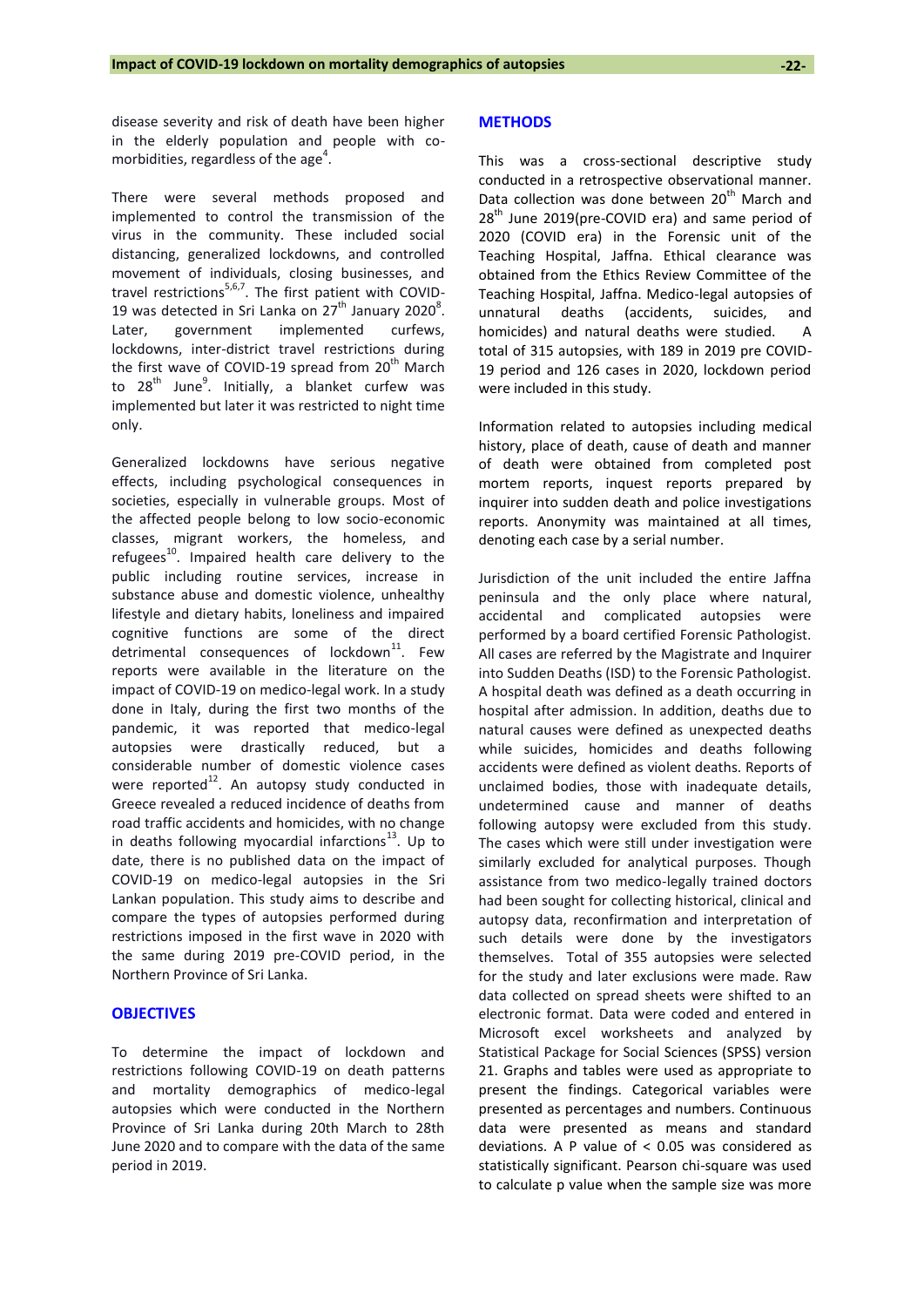than 10 and Fisher's exact test, when the sample size was less than 10.

**Table 1:** Distribution of details of autopsies according to the Place, type, manner and cause of death

## **RESULTS**

Total of 315 cases were selected for this study, with 189 cases in 2019 pre-COVID-19 period and 126 cases in 2020 lockdown period. Age of the deceased varied from one day to ninety-two years. In both pre-COVID and COVID periods the majority were male, being (66.7%) and (73%) respectively with a mean age of 49.9  $\pm$  20.5 years in pre-COVID times and 47.9± 21.3 years in COVID times (**Table 1**).

| <b>Details of Autopsy</b>                       | <b>Variable</b>                     | 2019                                 | 2020                                 | p-value  |
|-------------------------------------------------|-------------------------------------|--------------------------------------|--------------------------------------|----------|
| Autopsies performed (N)                         |                                     | 189                                  | 126                                  |          |
| Age (Mean/median) ± SD years<br>Range (min-max) |                                     | $(49.85/52) \pm 20.47$<br>$91(0-91)$ | $(47.88/50) \pm 21.29$<br>$92(0-92)$ | 0.205    |
| Gender N (%)                                    | Male                                | 126 (66.7%)                          | 92 (73.0%)                           | 0.232    |
|                                                 | Female                              | 63 (33.3%)                           | 34 (27.0%)                           |          |
| Age group N (%)                                 | Below 20                            | 12 (6.3%)                            | 11 (8.7%)                            |          |
|                                                 | $21 - 40$                           | 49 (25.9%)                           | 32 (25.4%)                           | 0.954    |
|                                                 | 41-60                               | 59 (31.2%)                           | 39 (31.0%)                           |          |
|                                                 | 61-80                               | 62 (32.8%)                           | 37 (29.4%)                           |          |
|                                                 | Above 80                            | 7(3.7%)                              | 7(5.6%)                              |          |
| Place of Death N (%)                            | Hospital                            | 116 (61.4%)                          | 66 (52.4%)                           | 0.113    |
|                                                 | Home                                | 47 (24.9%)                           | 43 (34.1%)                           | 0.075    |
|                                                 | Outdoor                             | 26 (13.8%)                           | 17 (13.5%)                           | 0.947    |
| Death type N (%)                                | Violence                            | 101 (53.4%)                          | 72 (57.1%)                           | 0.518    |
|                                                 | Unexpected                          | 88 (46.6%)                           | 54 (42.9%)                           | 0.518    |
| Manner of death N (%)                           | Homicidal                           | 5(2.6%)                              | $1(0.8\%)$                           | $0.408*$ |
|                                                 | Accident                            | 64 (33.9%)                           | 35 (27.8%)                           | 0.254    |
|                                                 | Suicidal                            | 45 (23.8%)                           | 41 (32.5%)                           | 0.088    |
|                                                 | Natural                             | 75 (39.7%)                           | 49 (38.9%)                           | 0.888    |
| Specific cause N (%)                            | <b>Burns</b>                        | 10 (5.3%)                            | 9(7.1%)                              | $0.630*$ |
|                                                 | Cardiac cause                       | 35 (18.5%)                           | 26 (20.6%)                           | 0.641    |
|                                                 | Hanging/Drowning                    | 34 (18.0%)                           | 29 (23.1%)                           | 0.275    |
|                                                 | Other medical                       | 41 (21.7%)                           | 23 (18.3%)                           | 0.457    |
|                                                 | causes<br>Other traumatic<br>causes | 17 (9.0%)                            | 9(7.1%)                              | $0.677*$ |
|                                                 | Poisoning                           | 11 (5.8%)                            | 6(4.8%)                              | $0.802*$ |
|                                                 | <b>RTA</b>                          | 40 (21.2%)                           | 24 (19.0%)                           | 0.647    |

**\***Test performed by Fisher's Exact, others by Pearson chi-square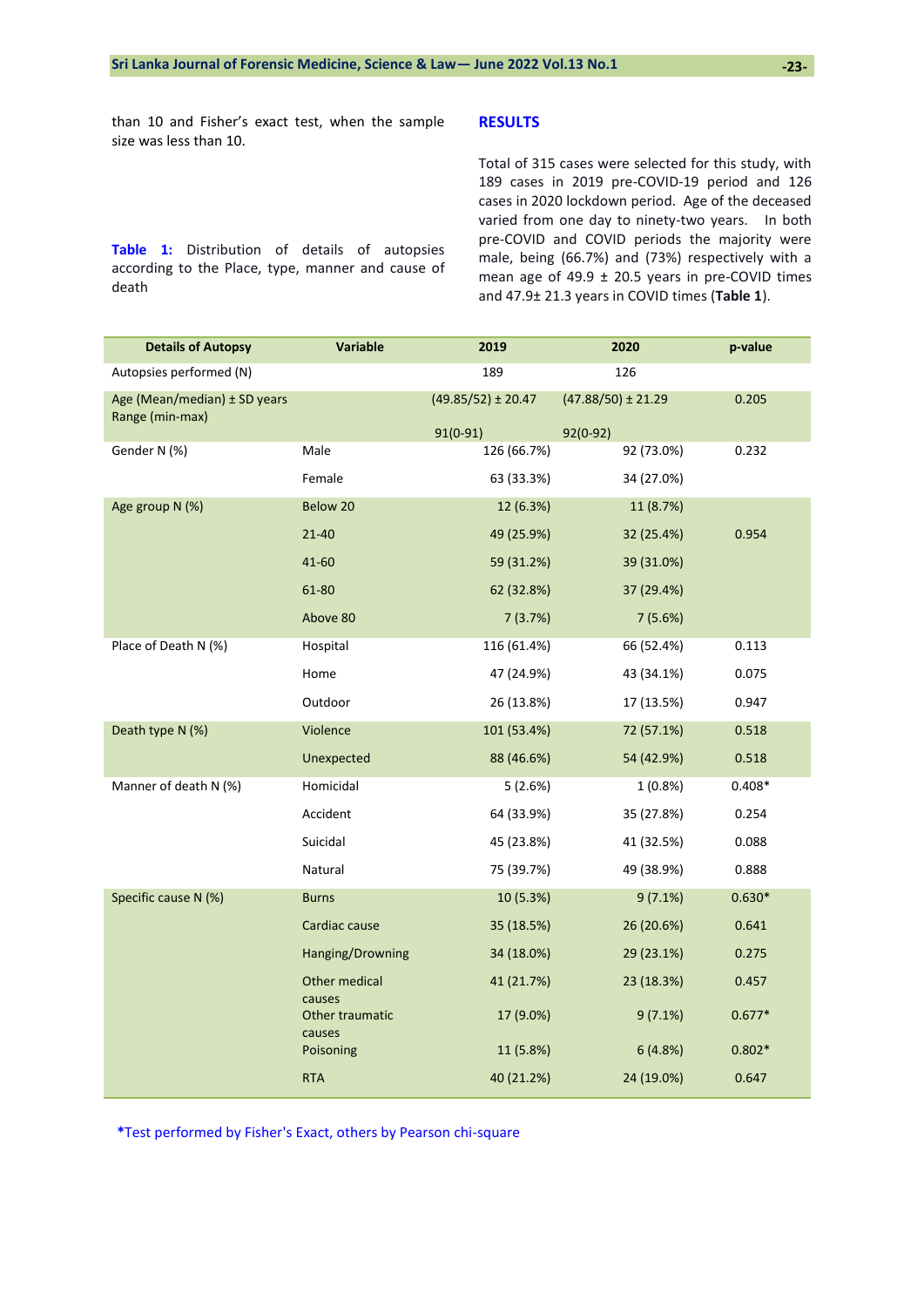The number of autopsies was reduced by 33% during the locked down period in 2020 (n-126) than pre-COVID period on 2019 (n-189). An increased proportion of home deaths were noted in the lockdown period in 2020 (34.1%) compared to the same period in 2019 (24.9%) while hospital deaths were higher in 2019 (61.4%) compared to hospital deaths in the lockdown period in 2020 (52.4%) (**Table 1 and Fig. 1**).

Regarding the manner of death, percentage of homicidal deaths (0.8%), and accidental deaths (27.8%) were less in 2020 compared to 2019 (2.6% and 33.9% respectively).

Moreover, proportion of suicidal deaths was higher in 2020 (32.5%) compared to that of 2019 (23.8%). Natural deaths during the pre-COVID period, 2019 and COVID lockdown period, 2020, did not reveal significant difference in percentage (39.7 vs 38.9 respectively) (**Table 2**). The incidence of violent, unnatural deaths were higher in 2020 (57.1% vs 53.4) and natural, unexpected deaths were higher in 2019 (46.6% vs 42.9). Among the cause of deaths, more proportion of deaths have been due to cardiac origin in 2020 (20.6% vs18.5) whereas deaths due to non-cardiac origin claimed 18.3% in 2020 to that of 21.7% in 2019 (**Table 1 and Fig. 2**).



**Figure 1**: Distribution of details of autopsies according to the manner of death during pre-COVID period in 2019 and COVID lockdown period in 2020.



**Figure 2:** Distribution of details of autopsies according to the cause of death during pre-COVID period in 2019 and COVID lockdown period in 2020.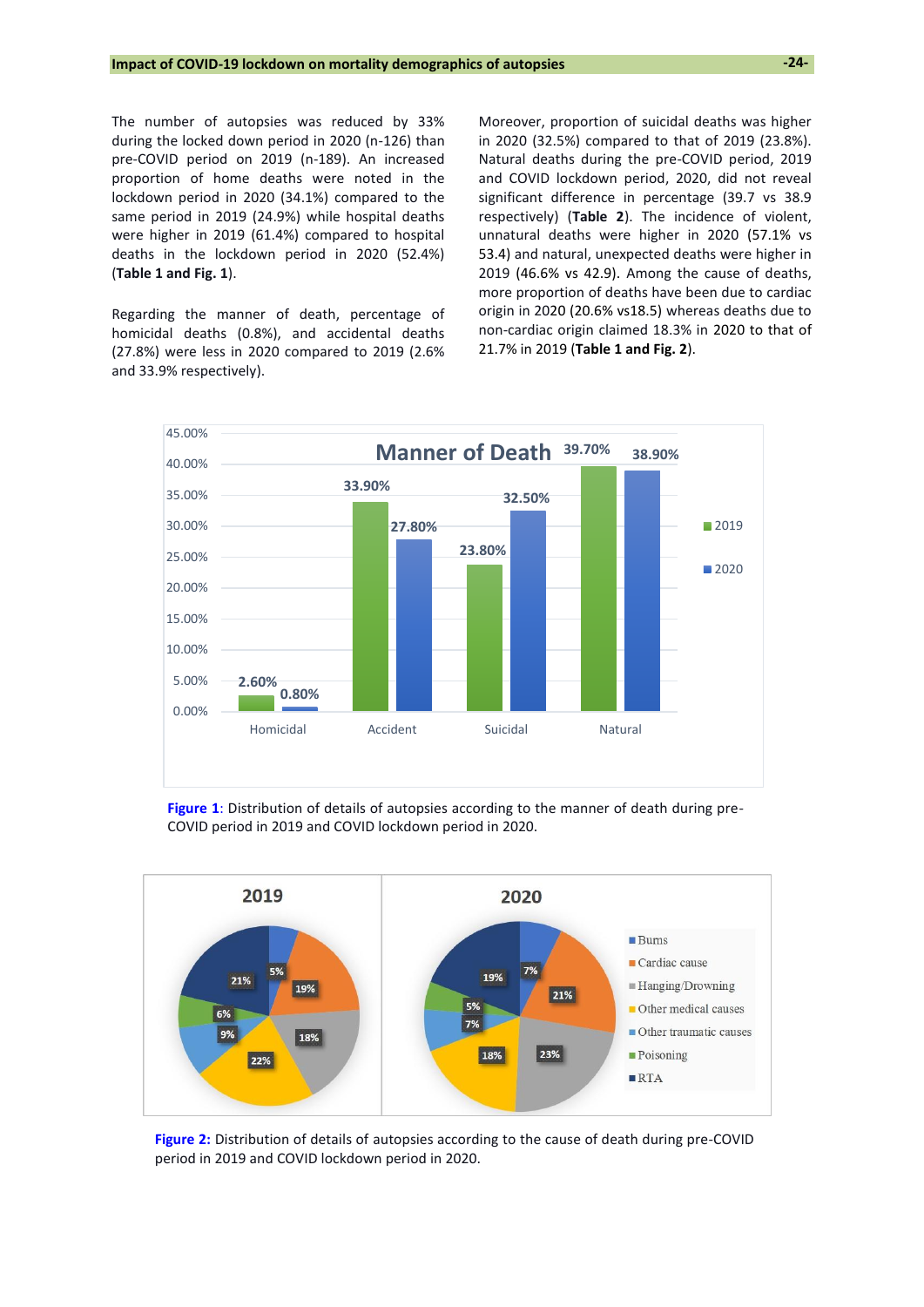**-25-**

Pearson chi-square test revealed no statistically significant impact on autopsies done in Northern Province of Sri Lanka during COVID-19 lockdown period in 2020 when compared with autopsies done on the same period in 2019 (**Table 2**).

## **DISCUSSION**

Autopsy examination is the key component of a medico-legal death investigation throughout the world. Sri Lanka follows the coroner system for this purpose. Several important issues related to personal safety and infection control arose when investigating deaths during the COVID-19 pandemic. Scene visit investigations, handling and transporting of dead bodies, are few of the primary concerns met by the medico-legal teams. Apart from the aforementioned, autopsy procedures, use of personal protective equipment, cleaning and disinfection are other practical concerns that were documented $14$ . In Italy during the initial period of the crisis, due to lack of protective equipment and negative pressure autopsy rooms, targeted dissection was preferred than full autopsies<sup>15</sup>. In our setup, although several cases were reported during the first wave of COVID-19 infection in the Northern Province, no deaths were recorded. However, with the spread of the disease with the second and third wave, death rate rapidly rose proportionate to the number of patients, with more cases being presented to the Forensic Pathologists and warranting strict occupational safety measures due to the increased exposure to the public during the scene visit examinations, history taking process with relatives, public and law enforcement officers.

With regard to the findings of this study, the number of medico-legal autopsies during the lockdown period (2020) has been reduced to that of the same period in previous year by 33%. This finding correlates with similar studies of other countries $^{13,15}$ . The restricted and controlled transportation, decline in aggressive physical altercations due to social distancing and fall in occupation-related deaths due to limitation on factory and construction works, may be considered as causes for this reduction during the period of lockdown. In contrast, deaths due to suicide were high during the same period. This may be due to increased psychological distress following isolation for longer periods of time which has led to disputes in between couples, family members, lack of hobbies and exercise and loneliness. The profound effect on mental health due to the pandemic has already being identified $^{16}$ . Moreover, self-isolation, physical distancing, and anxiety play a considerable, negative role on patients with mental illness<sup>17</sup>. Importantly, the pandemic has led to financial constraints, unemployment, entrapment,

loneliness, increased domestic violence, mental stress and alcohol consumption which are known precipitants of suicides $18,19$ . Access to highly lethal means of self-harm is another known risk factor for suicide which has been facilitated by this pandemic. Staying at home can lead bereaved individuals to access pesticides, poison, analgesics and drugs which are readily stored at home<sup>18</sup>. In our study, percentages of suicides were higher during the lockdown period compared to the same period in last year. Though hanging was the leading cause of fatality in both years, this was proportionately higher during the lockdown period. Similar results of increased suicidal rates were reported during 1918- 1919 influenza pandemic in United States of America (USA) and 2003 severe acute respiratory syndrome (SARS) epidemic in Hong Kong $^{20,21}$ . On the other hand, Sri Lanka is well known for its high suicide rates, and this fact should be kept in mind while interpreting this study finding $^{22}$ .

It is commonly conceived that the lockdowns can drastically reduce the fatal road traffic related trauma due to restrictions in vehicular movement. This is in par with our study, where there was an overall reduction in percentage of road traffic trauma related fatalities. This finding is comparable with a previous study conducted in Nepal<sup>23</sup>. In contrast, a study conducted in USA revealed increased number of fatal single vehicle crashes $^{24}$ . Several reasons were postulated by researchers of the latter study, for relatively high or static Road Traffic Trauma related death during the lockdown time. Increased driving speed with reduced traffic congestion, speeding of vehicles and risky behaviors of drivers owing to absence of traffic police officers are some of them $^{23,24}$ . This increased speeding due to less traffic was further strengthened by research studies on cognitive behavior of drivers involved in motor vehicular operation $^{25,26}$ .

The homicidal deaths are associated with crime and COVID-19 lock down measures demonstrated a noteworthy but heterogeneous impact on this around the world. Studies conducted in Latin-American countries including Mexico reported a drop in homicidal cases since the COVID-19 restriction methods implemented $^{27}$ . However, a study in USA signified a significant increase in homicides in some parts of the country. For example, from 2019 to 2020, a 15 % increase in homicide rates was reported from Philadelphia<sup>28</sup>, while no significant changes were noted in a study from Los Angeles<sup>29</sup>. In our study, there was an 80% reduction in homicide where only one case of homicide was reported during the lockdown period when compared to 5 cases in the previous year. Criminal activities, alcohol consumption, illicit drug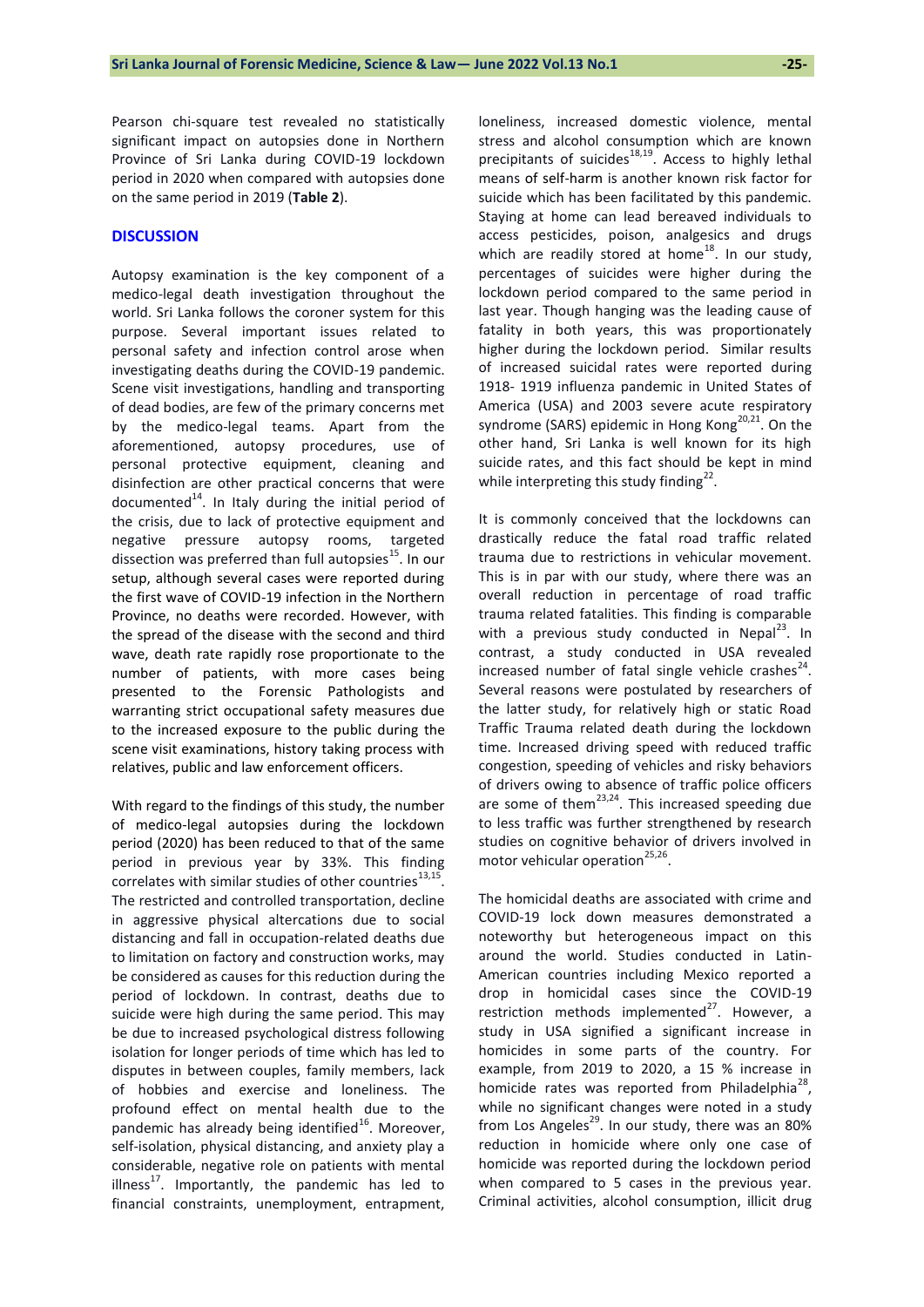usage are some factors associated with homicides<sup>28,29</sup> and in Sri Lankan context, increased surveillance of law enforcement forces, and increased number of police roadblocks during the pandemic lock down could possibly have led to the reduction of homicides.

The current pandemic made the health care system to restructure itself to encounter the acute respiratory problems following COVID-19 infection. The restructuring was carried out by cutting down of the routine services and out-patient clinics and diverting the resources towards the emergency and critical care management in Sri Lanka. Nevertheless, this process had reciprocal effects on management of chronically ill patients and this fact was reported in several studies around the world<sup>30,31</sup>. In addition to the limitation of routine services, travelling restrictions, hesitancy of chronically ill patients to visit hospitals owing to the fear of acquiring infection might be other reasons for escalated home deaths during this period. This impression was reinforced by a UK based study on heart failure management, which revealed concomitant reduction (47 %) in admissions to treatment centers with increased home deaths following heart failure, during the pandemic<sup>32</sup>. In our study, even though increased percentage of home deaths were noted during the Covid period compared to the preceding year, no significant difference in natural unexpected deaths were identified. Among the natural cause of deaths, deaths due to cardiac origin were higher in 2020 (20.6%) and deaths due to non-cardiac origin were higher in 2019 (21.7%) in our study.

This simple descriptive study reveals that there is an impact on death patterns and mortality demographics of autopsies done during COVID-19 lockdown period to that of pre-COVID period. Even though a statistical significance was not observed, there was an impact on autopsies done in Northern Province of Sri Lanka, during COVID-19 lockdown period in 2020 when compared with autopsies done on pre-COVID period in 2019. Important reason for non-significant statistics may perhaps be a comparison samples only limited to autopsies of 2019, which did not include samples of 2018, 2017, etc. of pre-COVID era. Other reasons for nonsignificant statistical results may be multifactorial, which include small sample numbers, difference in sample sizes during pre-COVID (N-189) and COVID-19 locked down period (N-126), exclusion criteria, extreme outliers and random chance of occurrence of deaths.

#### **CONCLUSION**

Autopsy rates were reduced by 33% during the lockdown period. Even though it was not statistically significant there was an impact of COVID 19 on autopsies done in the Northern Province of Sri Lanka, during the COVID-19 lockdown period in 2020 when compared with autopsies done in pre-COVID period in 2019. These trends of change in the cause and manner of death during the COVID-19 period will guide health care providers to implement control measures to minimize suicides, homicides, accidental and natural deaths with new strategies which may be different from those during the non-COVID era.

#### **RECOMMENDATIONS**

The authors recommend larger scale, multicenter studies at medico legal morgues of other provinces locally and internationally and comparison with multiple control samples of pre-COVID years to obtain more valid data with statistically significant results.

### **LIMITATIONS**

The study compares autopsy details of the lockdown period of 2020 with the autopsy material collected from the same period of 2019. Therefore it limits the outcome analysis of the study, as analysis did not compare autopsy material in previous years to ascertain a significant effect of lockdown on medicolegal autopsies done in the Northern Province of Sri Lanka.

#### **LIST OF ABBREVIATIONS**

ISD - Inquirer into Sudden Death SPSS - Statistical Package for Social Sciences USA - United States of America SARS - Severe acute respiratory syndrome

#### **CONFLICTS OF INTEREST**

There are no conflicts of interest.

#### **ETHICAL ISSUES**

None

#### **AUTHOR CONTRIBUTIONS**

**SP:** conception, design, data acquisition, analysis, interpretation, manuscript preparation, final approval; **SR:** conception, design, data acquisition, analysis, interpretation, manuscript preparation, final approval; **UM:** conception, design, data acquisition, analysis, interpretation, manuscript preparation, final approval; **BMM:** design, data analysis, interpretation, manuscript preparation, final approval; **KV:** conception, design, data acquisition, analysis, interpretation, manuscript preparation, final approval; **NS:** design, data analysis, interpretation, manuscript preparation, final approval.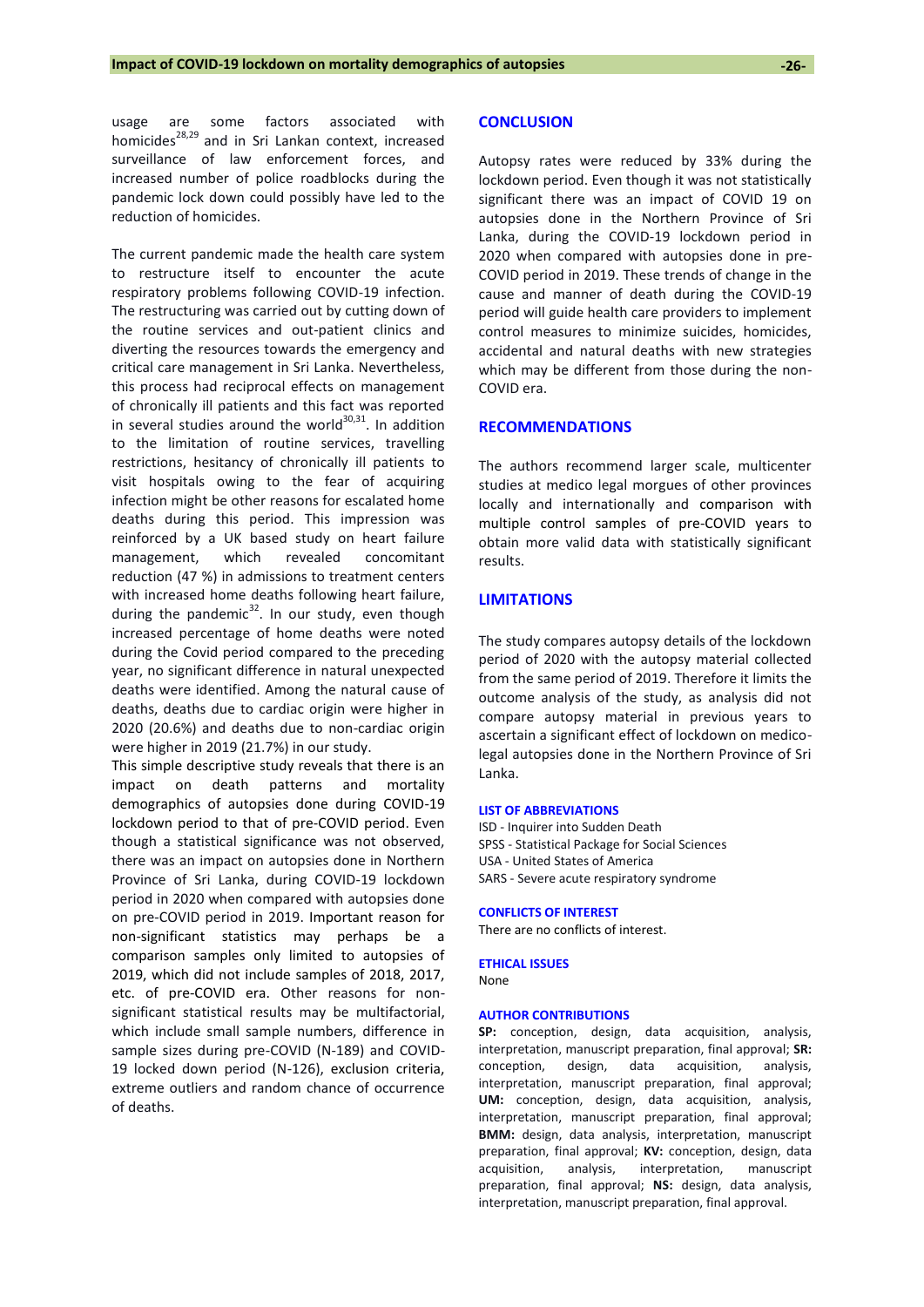#### **REFERENCES**

- 1. World Health Organization. *WHO-convened Global Study of Origins of SARS-CoV-2: China Part*. 2021. Available from: [https://www.who.int/publications/i/item/who](https://www.who.int/publications/i/item/who-convened-global-study-of-origins-of-sars-cov-2-china-part)[convened-global-study-of-origins-of-sars-cov-2-china](https://www.who.int/publications/i/item/who-convened-global-study-of-origins-of-sars-cov-2-china-part)[part.](https://www.who.int/publications/i/item/who-convened-global-study-of-origins-of-sars-cov-2-china-part)
- 2. Zhu N, Zhang D, Wang W, et al. A novel coronavirus from patients with pneumonia in China, 2019. *New England Journal of Medicine*. 2020 Feb 20;382(8): 727-733[. https://doi.org/10.1056/nejmoa2001017.](https://doi.org/10.1056/nejmoa2001017)
- 3. Johansson MA, Quandelacy TM, Kada S, et al. SARS-CoV-2 transmission from people without COVID-19 symptoms. *JAMA Network Open*. 2021 Jan 4;4(1): e2035057 doi:10.1001/jamanetworkopen.2020.35057.

[https://doi.org/10.1001/jamanetworkopen.2020.350](https://doi.org/10.1001/jamanetworkopen.2020.35057) [57.](https://doi.org/10.1001/jamanetworkopen.2020.35057)

4. Hartley DM, Reisinger HS, Perencevich EN. When infection prevention enters the temple: Intergenerational social distancing and COVID-19. *Infection Control & Hospital Epidemiology*. 2020 Jul;41(7): 868-9.

[https://doi.org/10.1017/ice.2020.100.](https://doi.org/10.1017/ice.2020.100)

5. Abel T, McQueen D. The COVID-19 pandemic calls for spatial distancing and social closeness: not for social distancing! *International Journal of Public Health*. 2020 Apr;65(3): 231.

[https://doi.org/10.1007/s00038-020-01366-7.](https://doi.org/10.1007/s00038-020-01366-7)

- 6. Sen-Crowe B, McKenney M, Elkbuli A. Social distancing during the COVID-19 pandemic: Staying home save lives. *The American Journal of Emergency Medicine*. 2020 Jul 1;38(7): 1519-20. [https://doi.org/10.1016/j.ajem.2020.03.063.](https://doi.org/10.1016/j.ajem.2020.03.063)
- 7. Mahase E. COVID-19: UK starts social distancing after new model points to 260 000 potential deaths. *BMJ*. 2020;368: m1089.

[https://doi.org/10.1136/bmj.m1089.](https://doi.org/10.1136/bmj.m1089)

- 8. Amaratunga D, Fernando N, Haigh R, Jayasinghe N. The COVID-19 outbreak in Sri Lanka: A synoptic analysis focusing on trends, impacts, risks and science-policy interaction processes. *Progress in Disaster Science*. 2020 Dec;8: 100133. [https://doi.org/10.1016/j.pdisas.2020.100133.](https://doi.org/10.1016/j.pdisas.2020.100133)
- 9. Erandi KK, Mahasinghe AC, Perera SS, Jayasinghe S. Effectiveness of the strategies implemented in Sri Lanka for controlling the COVID-19 outbreak. *Journal*
- *of Applied Mathematics*. 2020 Jan 1; 2020. [https://doi.org/10.1155/2020/2954519.](https://doi.org/10.1155/2020/2954519)  10. Aragona M, Barbato A, Cavani A, Costanzo G, Mirisola
- C. Negative impacts of COVID-19 lockdown on mental health service access and follow-up adherence for immigrants and individuals in socio-economic difficulties. *Public Health*. 2020 Sep 1;186: 52-6. [https://doi.org/10.1016/j.puhe.2020.06.055.](https://doi.org/10.1016/j.puhe.2020.06.055)
- 11. Chiesa V, Antony G, Wismar M, Rechel B. COVID-19 pandemic: health impact of staying at home, social distancing and 'lockdown'measures—a systematic review of systematic reviews. *Journal of Public Health*. 2021 Apr 13;43(3): e462–e481. [https://doi.org/10.1093/pubmed/fdab102.](https://doi.org/10.1093/pubmed/fdab102)
- 12. Cattaneo C. Forensic medicine in the time of COVID 19: An Editorial from Milano, Italy. *Forensic Science International*. 2020 Jul;312: 110308. [https://doi.org/10.1016/j.forsciint.2020.110308.](https://doi.org/10.1016/j.forsciint.2020.110308)
- 13. Sakelliadis EI, Katsos KD, Zouzia EI, Spiliopoulou CA, Tsiodras S. Impact of COVID-19 lockdown on characteristics of autopsy cases in Greece. Comparison between 2019 and 2020. *Forensic Science International*. 2020 Aug 1;313: 110365. [https://doi.org/10.1016/j.forsciint.2020.110365.](https://doi.org/10.1016/j.forsciint.2020.110365)
- 14. Shrestha R, Krishan K, Kanchan T. Workplace safety concerns in medico-legal death investigations related to COVID-19. *The Journal of Infection in Developing Countries*. 2021 Mar 7;15(02): 247-53. [https://doi.org/10.3855/jidc.14584.](https://doi.org/10.3855/jidc.14584)
- 15. Pell R, Fryer E, Manek S, Winter L, Roberts IS. Coronial autopsies identify the indirect effects of COVID-19. *The Lancet Public Health*. 2020 Sep 1;5(9): e474.

[https://doi.org/10.1016/S2468-2667\(20\)30180-8.](https://doi.org/10.1016/S2468-2667(20)30180-8) 

- 16. Holmes EA, O'Connor RC, Perry VH, et al. Multidisciplinary research priorities for the COVID-19 pandemic: a call for action for mental health science. *The Lancet Psychiatry*. 2020 Jun 1;7(6): 547-60. [https://doi.org/10.1016/S2215-0366\(20\)30168-1.](https://doi.org/10.1016/S2215-0366(20)30168-1)
- 17. Yao H, Chen JH, Xu YF. Patients with mental health disorders in the COVID-19 epidemic. *The Lancet Psychiatry*. 2020;7(4): e21.

[https://doi.org/10.1016/S2215-0366\(20\)30090-0.](https://doi.org/10.1016/S2215-0366(20)30090-0) 

- 18. Stuckler D, Basu S, Suhrcke M, Coutts A, McKee M. The public health effect of economic crises and alternative policy responses in Europe: an empirical analysis. *The Lancet*. 2009 Jul 25;374(9686): 315-23. [https://doi.org/10.1016/S0140-6736\(09\)61124-7.](https://doi.org/10.1016/S0140-6736(09)61124-7)
- 19. Gunnell D, Appleby L, Arensman E, et al. Suicide risk and prevention during the COVID-19 pandemic. *The Lancet Psychiatry*. 2020 Jun 1;7(6): 468-71. doi: [https://doi.org/10.1016/S2215-0366\(20\)30171-1.](https://doi.org/10.1016/S2215-0366(20)30171-1)
- 20. Wasserman IM. The impact of epidemic, war, prohibition and media on suicide: United States, 1910–1920. *Suicide and Life‐Threatening Behavior*. 1992 Jun;22(2): 240-54.
- 21. Cheung YT, Chau PH, Yip PS. A revisit on older adults suicides and Severe Acute Respiratory Syndrome (SARS) epidemic in Hong Kong. *International Journal of Geriatric Psychiatry.* 2008 Dec;23(12): 1231-8. [https://doi.org/10.1002/gps.2056.](https://doi.org/10.1002/gps.2056)
- 22. Widger T. Reading Sri Lanka's suicide rate. *Modern Asian Studies*. 2014 May;48(3): 791-825. [https://doi.org/10.1017/S0026749X1200073X.](https://doi.org/10.1017/S0026749X1200073X)
- 23. Sedain B, Pant PR. Road traffic injuries in Nepal during COVID-19 lockdown. *F1000Research*. 2020; 9. [https://doi.org/10.12688/f1000research.26281.3.](https://doi.org/10.12688/f1000research.26281.3)
- 24. Doucette ML, Tucker A, Auguste ME, et al. Initial impact of COVID-19's stay-at-home order on motor vehicle traffic and crash patterns in Connecticut: an interrupted time series analysis. *Injury prevention*. 2021 Feb 1;27(1): 3-9.

[http://dx.doi.org/10.1136/injuryprev-2020-043945.](http://dx.doi.org/10.1136/injuryprev-2020-043945)

25. Fuller R. Towards a general theory of driver behaviour. *Accident Analysis & Prevention*. 2005 May 1;37(3): 461-72.